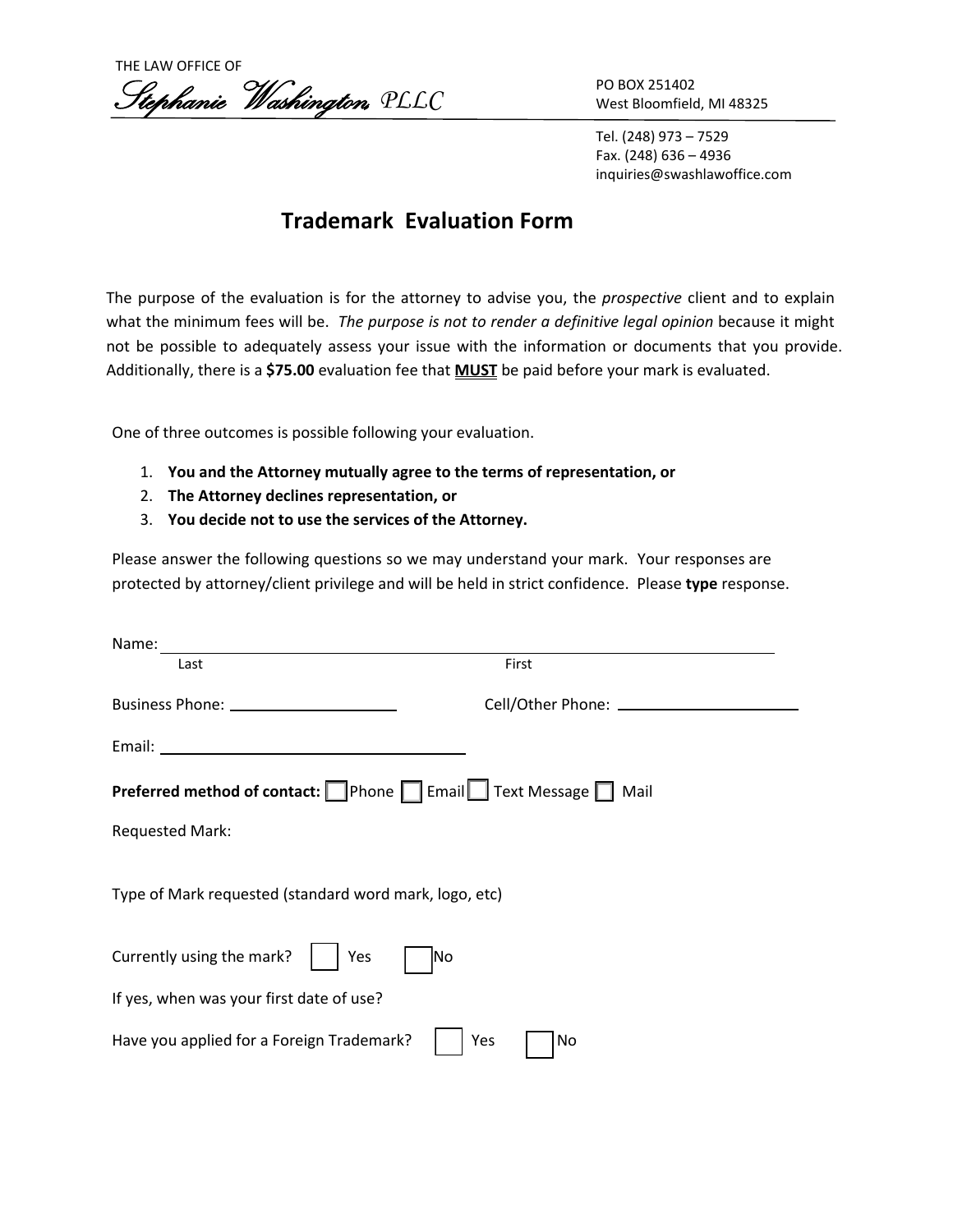What type of product(s) will the mark be associated with (either as a label or packaging) and/or what services will the mark be used to advertise? If you are intending to use the logo/trademark on more than one type of goods or services, please sure to specify:

What are the products' closest competitors?

Are you aware of any similar marks?

How did you come up with the mark?